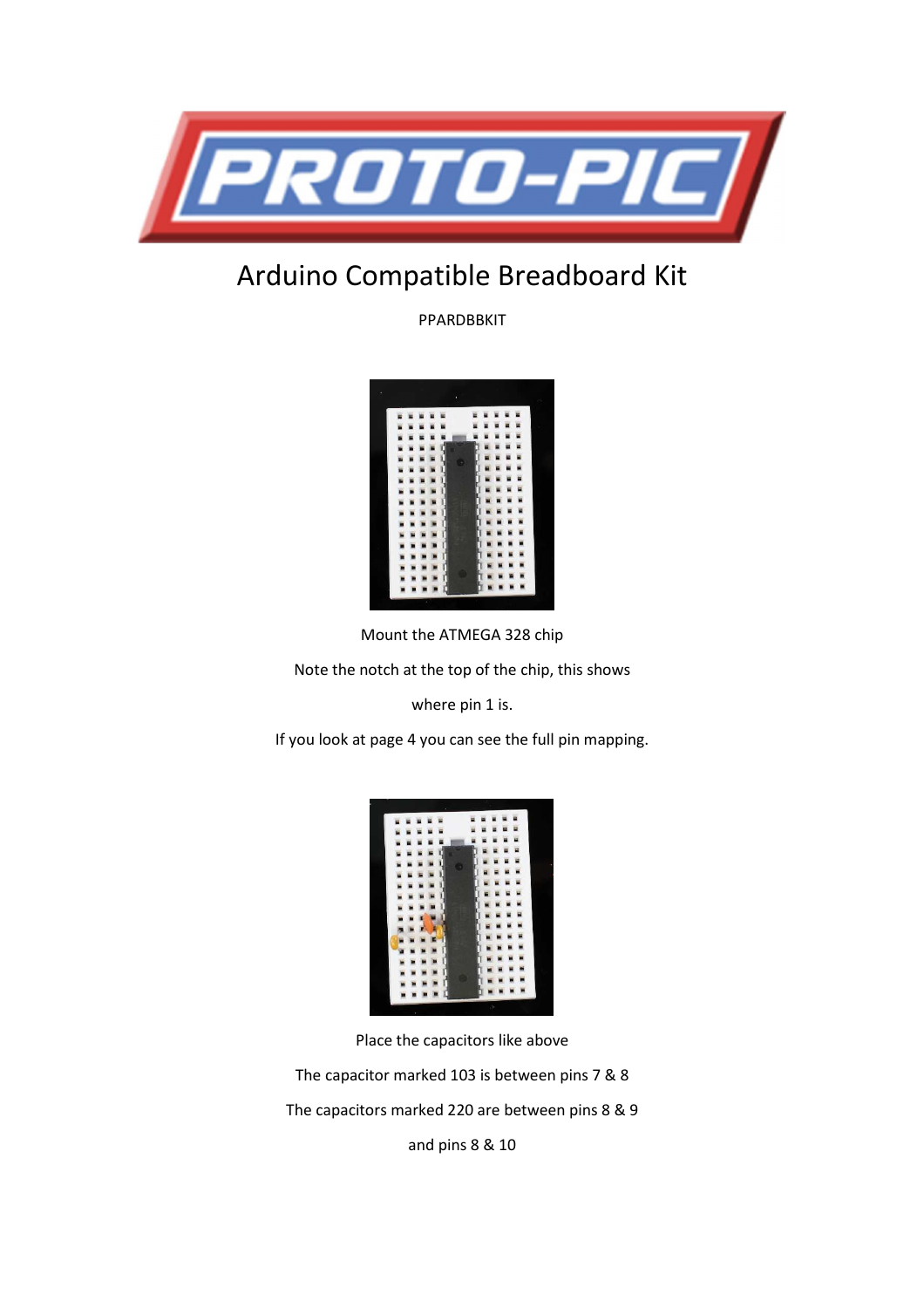

Mount the 16 Mhz crystal between pins 9 & 10

| ь                               |                                                                       |
|---------------------------------|-----------------------------------------------------------------------|
| Ľ                               | u                                                                     |
| L                               | E                                                                     |
| ×                               | u<br>ü                                                                |
| ù                               | ü<br>ä                                                                |
| <b>NEW PROPERTY AND IN</b><br>. | ú<br>u                                                                |
| $\overline{a}$                  | $\overline{u}$                                                        |
| è                               |                                                                       |
| トートリー<br>i                      |                                                                       |
|                                 | $\overline{a}$<br>u                                                   |
| i<br>ij                         | E                                                                     |
|                                 | 医血管周膜炎 医血管 医皮肤性<br>医血压反应 医血管性发育性贫血<br><b>FOR STREET CONTROLS</b><br>u |
|                                 | .<br>š                                                                |
|                                 |                                                                       |
| i.                              | D<br>٦                                                                |
|                                 |                                                                       |
|                                 |                                                                       |
|                                 |                                                                       |
|                                 |                                                                       |

Connect the capacitor marked 103 between pins

21 & 22

And the resistor between pin 1 & 7



Place the button on the remaining pins above the chip.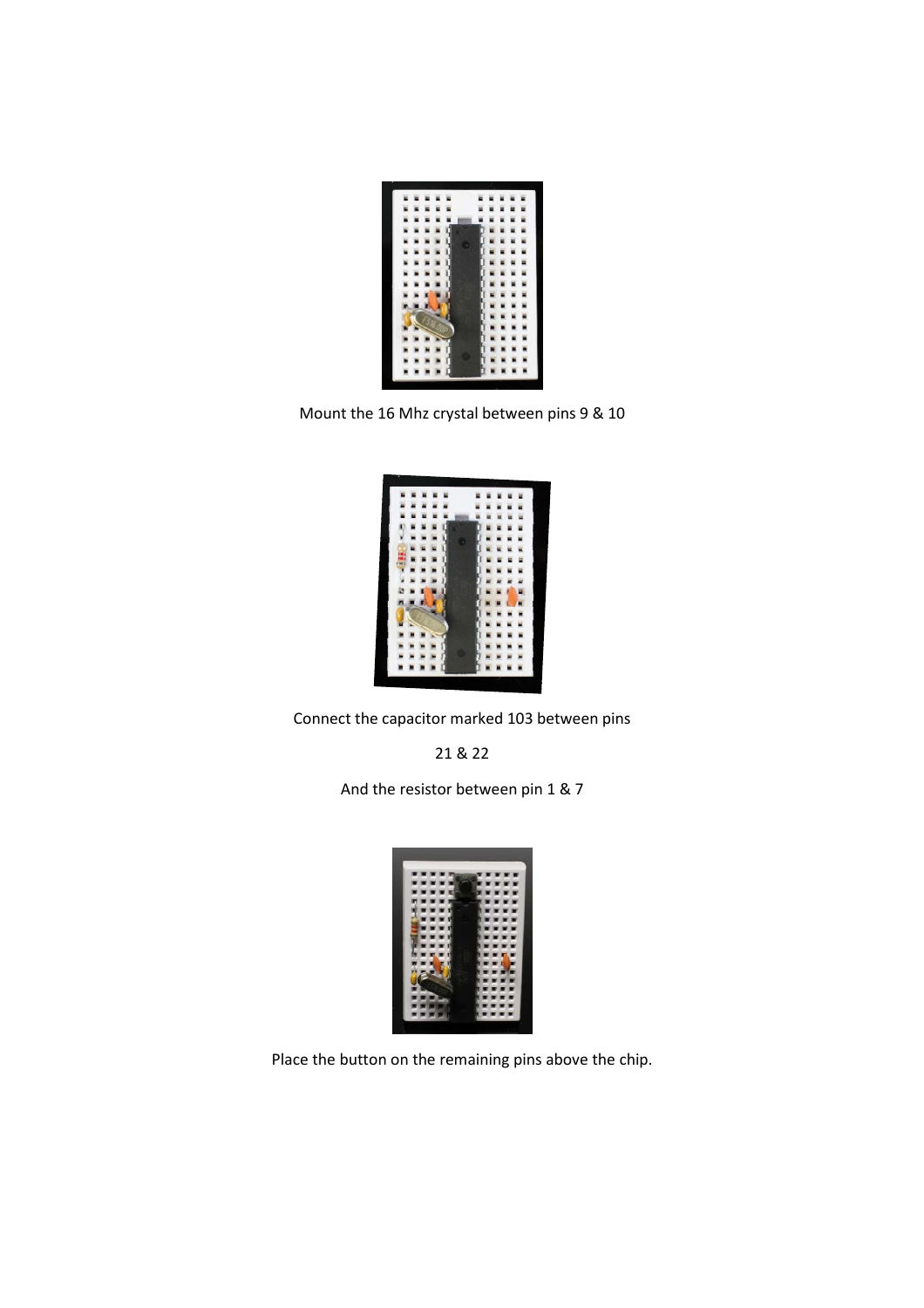

Place jumpers as shown above – the RED Square on the right is the POSITIVE Power connection and the YELLOW is the NEGATIVE (or Ground).

Congratulations, you have finished your kit.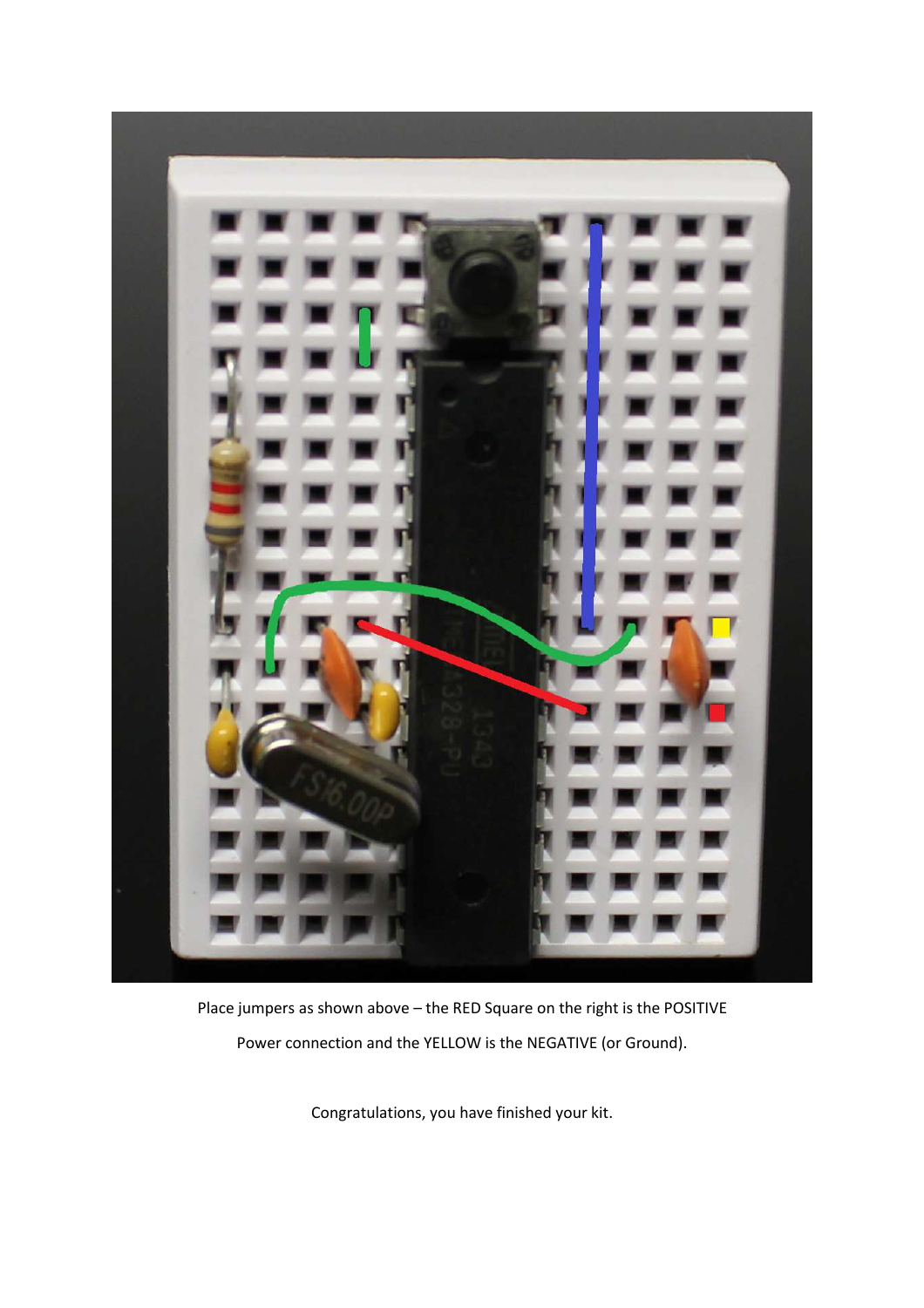## Arduino Pin Mapping

www.arduino.cc



### Here is the pin mapping for the ATMEGA328 chip

to the equivalent Arduino pins.

#### Using an FTDI USB to TTL Converter to

Program your chip.

(Part ID : PPFTDI01)

FTDI board **ATMEGA328** Chip

| <b>GND</b> |         | <b>GND (Pin 22)</b>    |
|------------|---------|------------------------|
| ------     | $- - -$ | $-1$<br>. . <i>. .</i> |

PWR (or 5V or 3V) AVCC (Pin 20)

Tx Rx (Pin2)

Rx Tx (Pin 3)

The included 10uF Capacitor : -ve to RESET (Pin 1) and +ve to the row between the reset pin legs ( $2^{nd}$ row down), and a jumper from here to RST or RESET on the FTDI Board.

Use the Arduino IDE as normal to upload to an UNO, the board will auto-reset and the sketch will be uploaded.